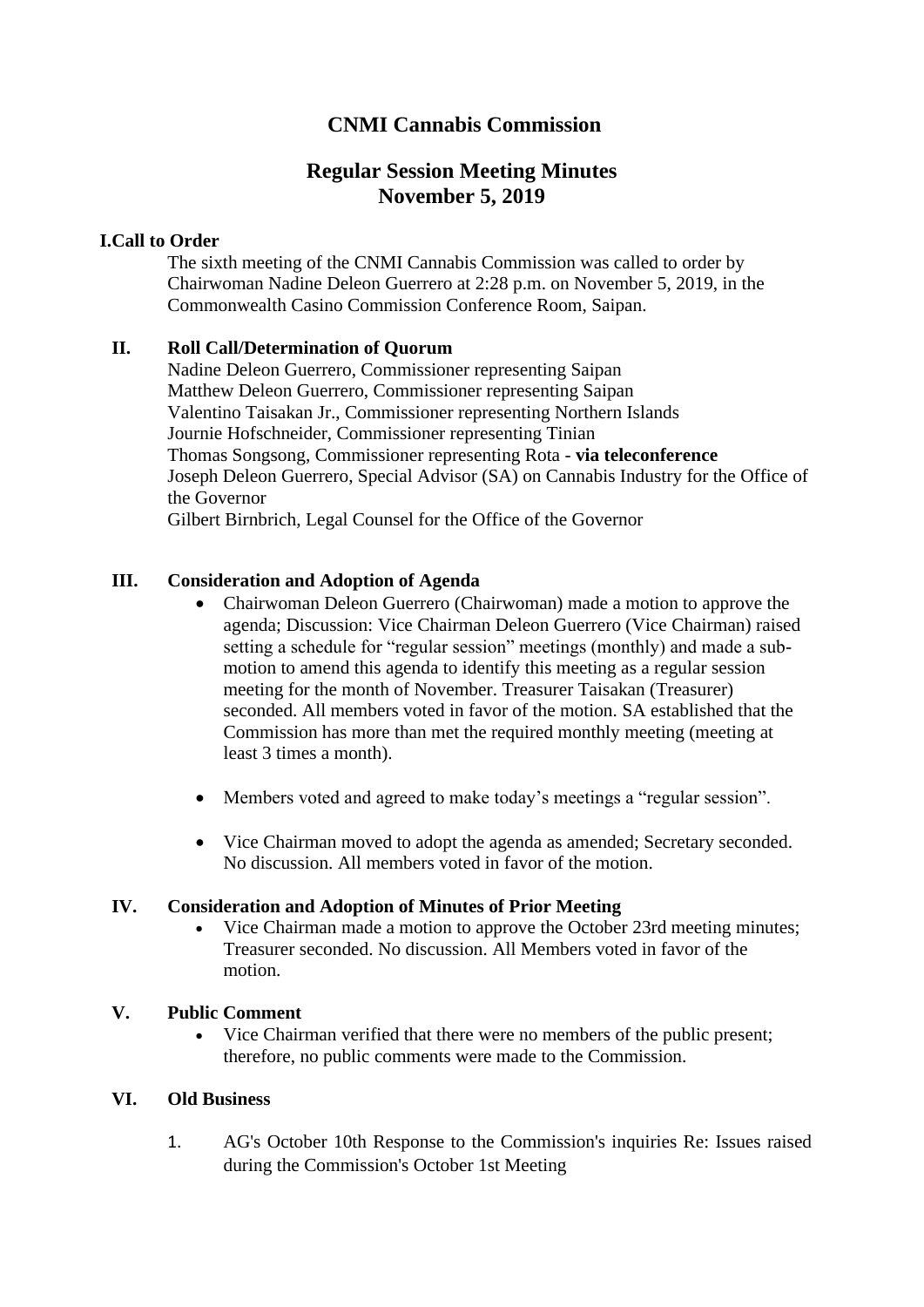- o SA provided an update on the LSR submitted to the AG for representation on November  $5<sup>th</sup>$ ; however, there was no response to the request.
- o Deputy and Mike Ernest were not able to attend due to illness. They are aware that the request is for today (Nov 5) and tomorrow.
- 2. Discussion of commercial regulations
	- o Members reviewed sections of the commercial regulations beginning with Package #1: Application Procedures and Commercial Licensure – Petitions for Rulemaking (taken from Casino Commission Regulations)
	- o Vice Chair stated that in this section there are identified gaps in citation which requires AG's assistance to ensure sections are appropriately referenced. Formatting is required as well.
	- o Vice Chair questioned whether the Commission should require energy and water usage (required in Oregon). To avoid pipe theft.
	- o Lounges Vice Chair added in a requirement on the form to include a description and rendering of interior design to ensure it meets an aesthetic standard.
	- $\circ$  Fees added to the regulations per the Act with the exception of (b) research certificate; Vice Chair added these fees (application and license) per Oregon regulations.
	- o Violations sections have mostly been removed for review later; perhaps a scale of violations based on violation.
	- o Denial of Application distance criteria from prohibited establishments such as public or private school (entire boundary of the school), church, etc. Subsection (e) should reflect consistent language
	- o Discussion regarding what application documents are OGA releasable ie. Floor plan could be a sensitive document as it details the establishment's security measures.
	- o Surveillance Regarding the requirement for surveillance cameras; Secretary shared her experience from regulating cannabis in BC where the regulatory body mandated the licensee have surveillance over the entire establishment; however, left it to the Compliance and Enforcement team (inspectors) to ensure they are operational and appropriately placed in the establishment.
		- Recommendation to add a declaration on the application that requires the applicant to agree to this requirement.
	- o Labs standardized scale (labs) and the Commission adopting Commerce regulations to ensure measuring the marijuana that it is measured by an approved measuring apparatus; requires AG to crossreference.
	- o Laboratories differences between lab scales and commercial scales
	- o Limited access areas storage and areas only for employees; licensees must provide their employees identification; Secretary mentioned BC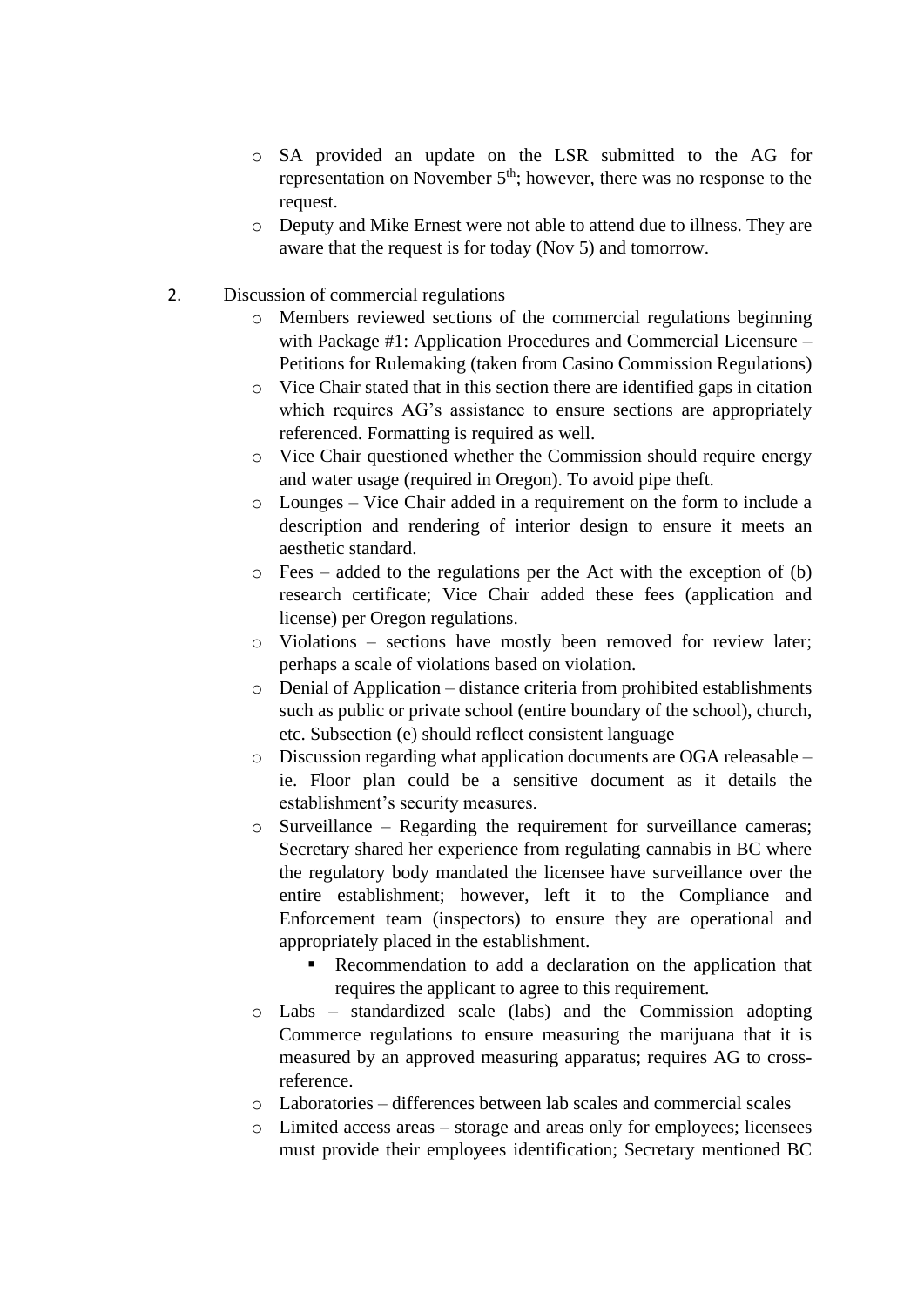practice where the floor plan where the license areas are outlined in the patron retail area and the areas that patrons are prohibited.

- o SA mentioned protocols of what employees can do and where, seed to sale – establish who is authorised to go into the facility.
- o Worker ID section was removed from the regulation draft. Secretary discussed BC's Worker Registry Card which approves the individual to be employed in a licensed establishment; further conversation included ideas for training individuals based on the type of licenses they are involved in.
- o Members agreed for processors (#8, page 3) that processor workers should have their criminal record check done.
- o Sections of the draft were divided amongst the members to update for the final draft version to submit to AG.
- o Signage "No minors permitted anywhere on this premises" suggestion to have templates available online that meet the statute requirement for licensees to download and post.
- o Discussion to test regulations to ensure we have a process that will work for the CNMI and collaborate with other agencies.
- o Discussed page 9, subsection (c) Secretary recommended added a selfdeclaration question on the application regarding financial interest in the business.

**RECESSED** Chairwoman called a recess at 3:24 p.m.

## **IN SESSION** Chairwoman called the meeting to order at 3:32 p.m.

- o Denial of Application: Zoning zoning doesn't apply to Tinian and Rota; the Commission has the authority to determine the "Cannabis Zones" and "cannabis free zones".
- o Members agreed to meet with the zoning department to discuss their process, including grandfathered establishments.
- o Discussed focussing on producer regulation and application before other application and license types.
- o Discussed the importance of reviewing the regulations taken from Oregon and ensuring they are reasonable for the CNMI given that the industry is just starting up here and does not yet have the sophistication of the mainland. In addition, consideration of implementing a robust regulatory framework while eliminating unnecessary complex rules.
- o Discussed disposal of products licensees should maintain a registry of disposed product and accountability of inventory (CTS in the future) and safety of the disposal; perhaps an agency or impose ways licensees can dispose of the product.
- o Discussed having foresight in making rules to prepare for potential decriminalization of cannabis.
- o Secretary discussed how BC's cannabis branch is structured: Policies are developed from the Act and Regulations which allows the flexibility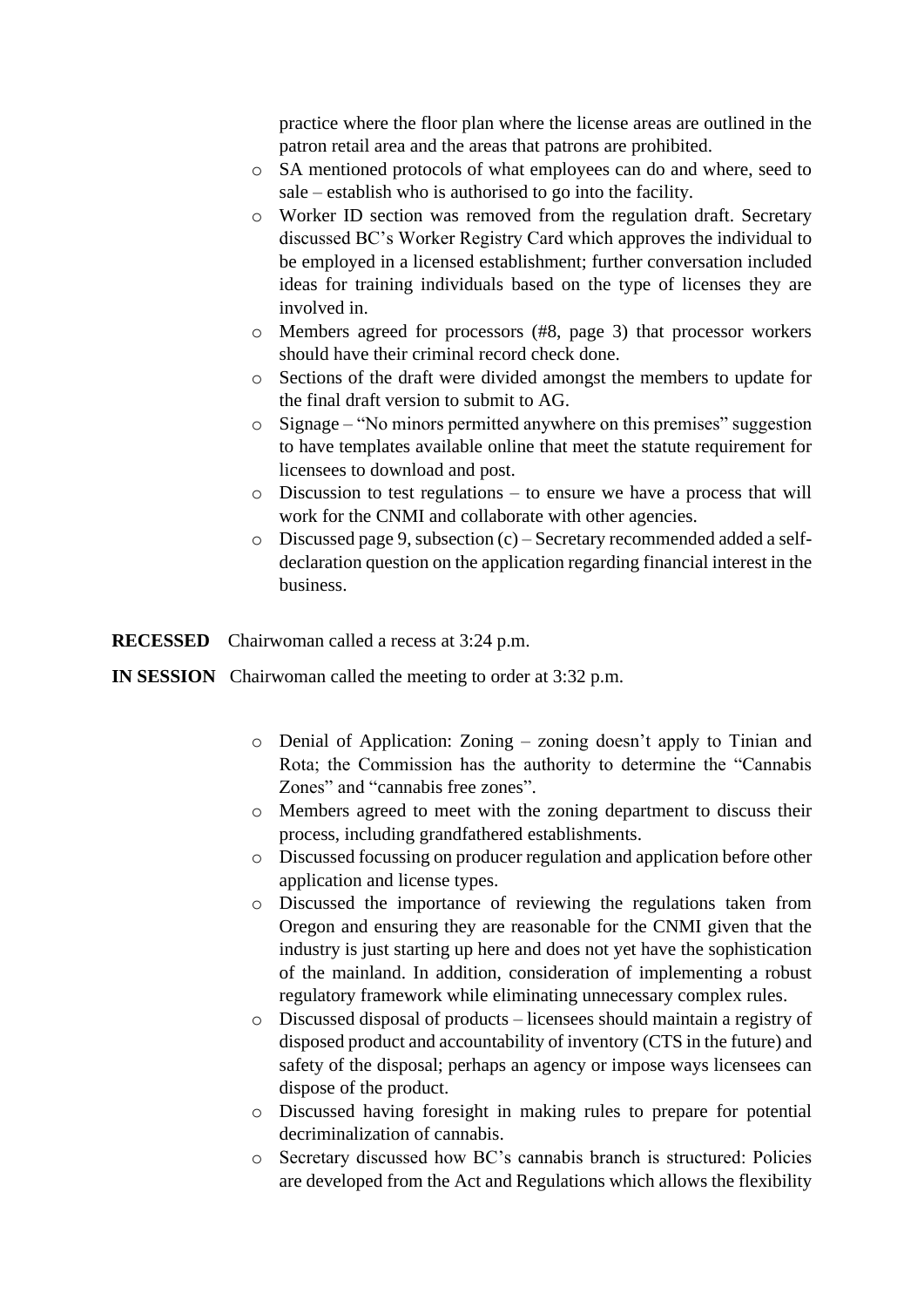to easily change/remove/add policies without having to go through the process to have statute changed. Secretary commented that this is helpful to address trends that come up that requires policy. Also, with policy, the regulator can apply discretion to policy (because it isn't law) which would allow licensees the opportunity to appeal a denial and demonstrate how their proposal is unique and compelling. Policy could be created for each license type specifically around waste disposal that would meet the regulations.

- o Vice Chair commented that it would be helpful to have a dedicated counsel to ensure we are following the Administrative Procedures Act. Vice Chair recommended we develop a schedule for reviewing the regulation, piecing sections out in preparation of sending the drafts over to AG for review and be strategic on how we implement.
- o SA brought up producers selling to processors and taxing. Gill brought up liquor taxes.
- o Vice Chair recommended we add policy/licensing requirements to the application forms. Recommended we focus on producers in order for product to be available, we shouldn't have micro producers without wholesalers followed by micro producers but within a co-op structure.
- o Discussed meeting with stakeholders in the following week to discuss implementation of different license classes.
- o Chairwoman proposed having the producer draft regulations completed and ready for AG review by end of following week.
- o Discussed having dedicated counsel representation for consistency purposes. SA suggested writing a letter to AG requesting dedicated counsel and suggested Gil draft it. Discussed ethic rules between government and private attorneys. Discussed the supreme court order that allows for representation.

**Action required:** Gil will review previous letters that he has written.

- o Marijuana Producers Privileges; Prohibitions
	- $\bullet$  (a) #2 (ii) strike "non-profit dispensary)
	- $\bullet$  (a) #3 (iii) strike "marijuana lounge"
	- $\bullet$  (a) #4(ii) include "or certified waste disposal company"
	- Strike (a)  $#5$
- o Marijuana Producers Start-up Inventory
	- $\bullet$  (a) #1 September 1, 2019 March 1, 2020 can receive immature plants and seeds within this time.
	- $\bullet$  (b) and (c) Change 90 days to one year
	- $\bullet$  (c) need to work out violations in the future (classes of penalties that could result in revoking the license)
- o Pesticides, Fertilizer and Agricultural Chemicals
	- Chairwoman, Secretary and SA met with BCEQ and found out that there are no approved pesticides for cannabis at this time;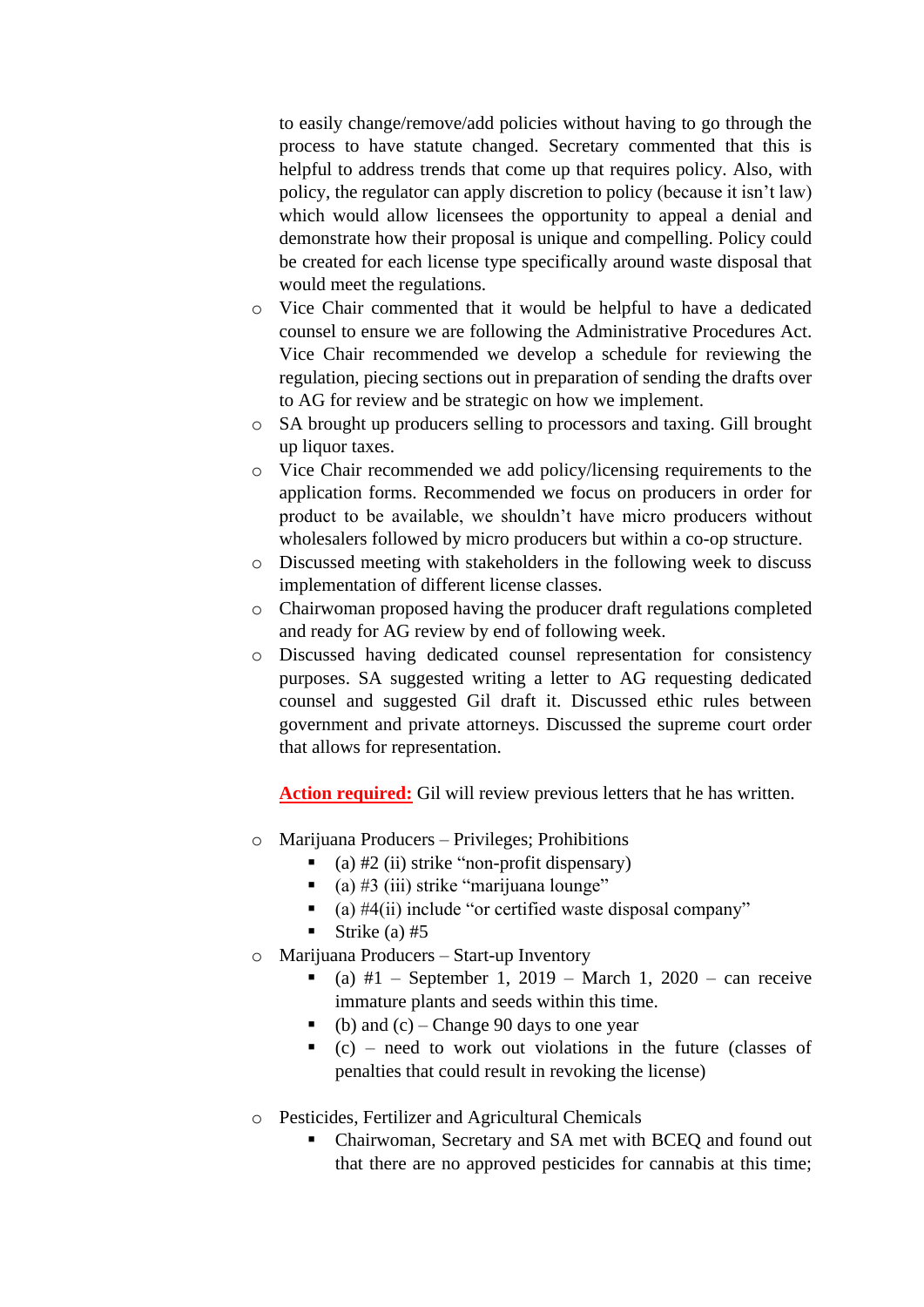there are approved pesticides for other uses. BCEQ follows FDA and EPA regulations

- o Discussed creating a Producer fact sheet to submit with the draft regulations for AG review.
- o Chairwoman raised the question of whether to implement CTS or tracking measures. SA advised that if we don't implement CTS, then we may want to develop our own tracking process such as tagging.
- o Discussed the number of producers that we should consider licensing and then discussed one or two producer per island to test out the system.
- o Discussed limiting producers to indoor only due to the challenge of security. ie. Warehouse
- o SA asked if we will require product to go through lab testing and that we will need to discuss this at some point. Considering costeffectiveness due to varying volumes. He supports a lab opening, for medicinal, and an incentive for recreational for patrons to understand potency. Inevitably the market will determine the necessity for this.
- **RECESSED** Chairwoman called a recess at 4:36 p.m.
- **IN SESSION** Chairwoman called the meeting to session at 4:44 p.m.
	- $\circ$  10 am time for next meeting tomorrow, November 6<sup>th</sup>
	- o Secretary created a template to use when going over a section of the regulation and license type in order to structure the implementation order/processes i.e. stakeholder meetings, procedures, system requirements, staffing resources, implications to consider
	- o High level what's involved in any of the license infrastructure
	- o Chairwoman stated that we should finalize discussing Producers and have a draft sent to AG by end of the week

**RECESSED** Chairwoman called a recess at 4:50 p.m.

# **November 6th**

**IN SESSION** Chairwoman called the meeting to session at 10:36 a.m.

- o Chairwoman made a motion to hold off on talking about commercial regs, chair table until matt returns, Secretary seconded, no discussion; all members voted favorably for the motion
- 3. Status on setting up of Tinian and Rota satellite offices
	- o Secretary gave an update: Honorable Mayor Aldan, Allen Perez and Secretary met and discussed the use of an office and administrative staff; will train them and get them up to speed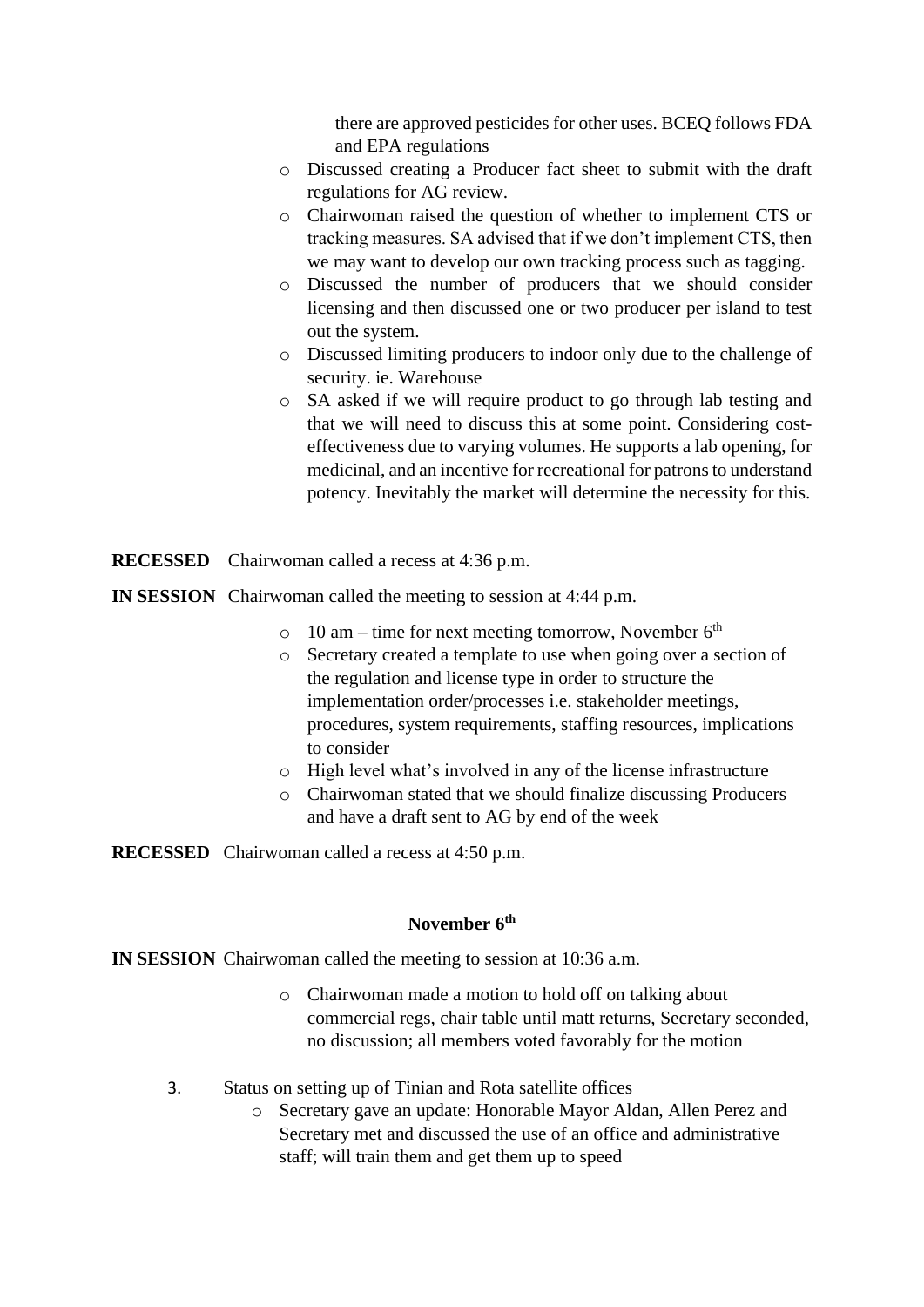- o SA asked if the MOT has newsletters for updates; Secretary responded that he has a Facebook page and that she provides regular updates
- o Commissioner Songsong has the office space at DLNR and briefed the Mayor about the satellite office
- o Chairwoman asked about a landline Commissioner Songsong said the number would be DLNR's office number; Secretary said it would be the MOT's office number and would be transferred once a number was established.
- 4. Procurement status on setting up of Saipan office
	- o Chair had a couple meetings with the procurement director; she thought she had to get Marianas Variety and Saipan Tribune quote, so pending two quotes she'll be able to submit for an ITB publication - Springs Plaza quote for 3000 sq ft. chair has official quote- discussed current location – limited parking; however, great location. Biggest issue would be parking. Lots of space, would need to work on partitioning the office. Perhaps too big of a space right now. Chair likes it, central and clean but a bit too big right now.
	- $\circ$  Nauru building matt and SA looked at (360 building on 7<sup>th</sup> floor), Treasurer viewed the office. It is move-in ready, 2875 sq ft on  $7<sup>th</sup>$  floor. \$4843/month without utilities. Secretary mentioned we did not need a lot of space right now. There is also one on the second floor, 1, 400 sq ft and it's 1890/month (suite 211). All members agreed to stick to a space that is small due to the limited operational requirements during the beginning phases of implementation.
- 5. Status of Citizen's Centric Report to OPA
	- o Chair made a motion to table this topic until Matt arrives and we met deadline due to matt's efforts. Website: [COmmonwealthOPA@cnmi.com](mailto:COmmonwealthOPA@cnmi.com)
	- o Members looked at it on the CNMI public auditors website
- 6. Discussion of Executive Assistant hire
	- o Chairwoman gave an update: according to law, we are not obligated to hire the executive secretary through a formal process
	- o The person would work more with the commissioners
	- o The PD can be developed and hired by the commission and would be brought on by the managing director
	- o Chairwoman asked if we needed to post a job SA and Gill said that we are able to just hire someone but still discus with OPM to ensure we cover all of the paper work necessary
	- o Chairwoman reviewed PD specifically going over duties of the EA (act as an Administrative Officer).
	- o MD comes in next week Tuesday; Chairwoman said if we know anyone to ask them to email their interest and resume to [hr@cnmicannabis.org.](mailto:hr@cnmicannabis.org) Salary range is 35k max.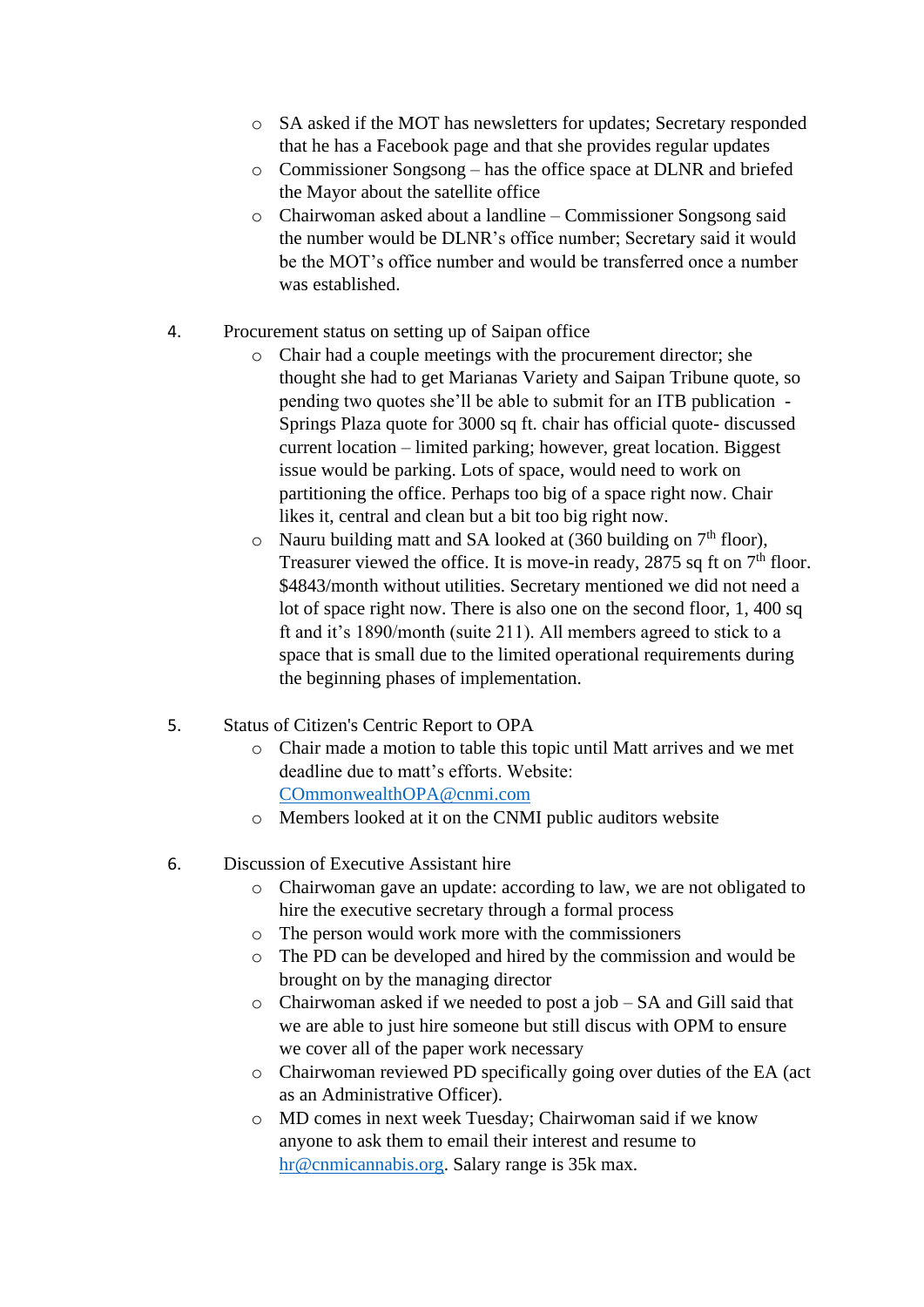- o SA mentioned we want someone that has experience in TAs, PA, POs, understands filing, clerical etc. would have to reside in Saipan. Tinian and Rota can apply
- o Members determined that the PD would change PD requirements to "preference given to" someone with an educational background
- o Chair said, no background required but yes to drug test
- $\circ$  Deadline for application is Friday Nov 22<sup>nd</sup>

**RECESSED** Chairwoman recessed at 11:03 a.m.

**IN SESSION** Chairwoman brought the meeting back in session at 11:08 a.m.

- 7. Update of Budget Proposal
	- o Chairwoman requested to table this topic to later today
	- o Gill confirmed that a decision without objection is fine, if tabled to the next day, then you should make a motion and vote.
- 8. Status on Commission Logo
	- o Secretary advised that she cancelled the request for her contact to design the logo and that we task the MD to take care of the logo
	- o Chairwoman made a motion to table this until Tuesday's meeting; Secretary seconded, all members agreed to table logo until MD began work

## **VII. New Business**

- 1. Discussion on other options for Saipan office
	- $\circ$  Discussed the Springs Plaza rent, Treasurer discussed the 7<sup>th</sup> and 2<sup>nd</sup> floor
	- o SA gave update usually 150 per sq feet but they gave a discount \$1.25 a sq ft.
	- o SA mentioned the office space is more move in ready than the one located at the Casino Commission; it has partition. They have two enclosed offices (ED and Chair), kitchenette. It has ADA compliant, centralized, restaurants downstairs, generators in case of power outage, has capability for wifi/video conferencing. Room to grow. SA will find out when they will be vacating. There are other offices over by the old CDA building; however, a lot of renovations would be required and didn't bother getting quotes for it.
	- o SA asked Gill about the difference between ITB give the parameters and it comes down to do the offices; RFP must be approved by procurement and is more flexible than ITB